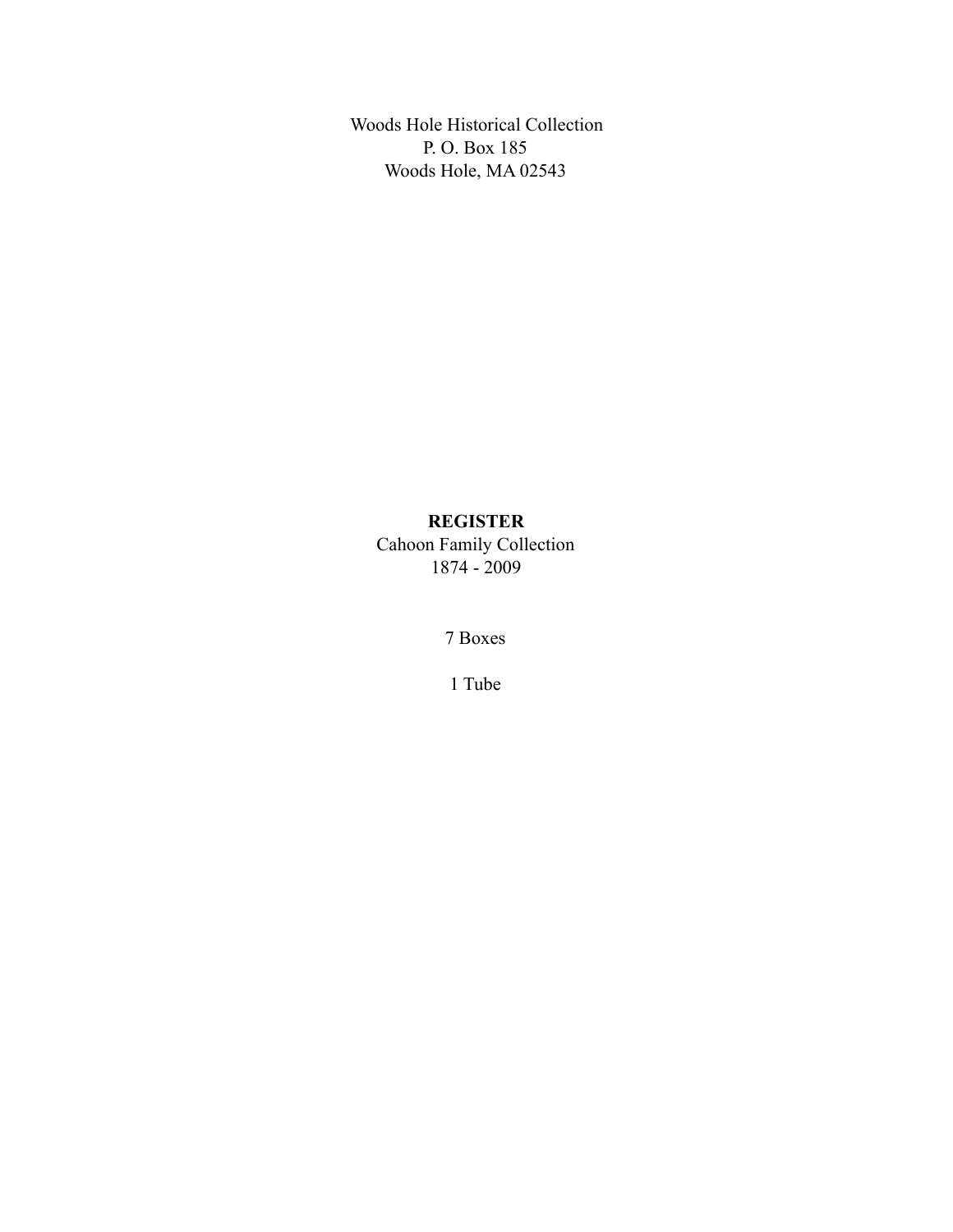## **Cahoon Collection**

### **Biographical Notes**

### **Alden Fuller Cahoon**

Alden Fuller Cahoon (b. Plymouth, MA March 30, 1842) came to Woods Hole in about 1870 as foreman for the erection of the Woods Hole Steamship Wharf. Previous to his coming to Woods Hole, Alden had been a cod fisherman off the Grand Banks and the Captain of a supply vessel along the Atlantic coast during the Civil War. In Woods Hole, Alden met and married Rebecca Lewis Hinckley, the first wireless telegraph operator at Woods Hole. For 30 years after his marriage, Alden lived with his wife, his son Sam, and his daughter Cynthia on the farm of F. C. Foster where he was the gardener. In 1909, Alden moved to Monument Beach where he became the gardener of John Gardner. When his wife, Rebecca , died in 1915, Alden returned to Woods Hole where he lived in an apartment above his son Sam's Harborside Fish Market until his death at age 94 on October 8, 1937.

#### **Samuel Thomas Cahoon**

Samuel Thomas Cahoon, the son of Alden Fuller Cahoon, was born on February 18, 1878 during the time his family was living on the Church Street farm of F. C. Foster. Sam attended Grammar School in Woods Hole and Lawrence High School in Falmouth. While in high school Sam earned spending money by fishing and shoveling coal for Senator Walter O. Luscombe. At the age of 16, upon the recommendation of the Senator, Sam began working for Alfred C. Harrison of Philadelphia who had a summer estate next to the Foster Farm. Sam, taught to sail by his father beginning at age 5, was an ardent sailor and became the Harrison's boat boy. Following his graduation from high school in 1896, Sam became the Harrison's sailing master. Sam's main duties were to race the very fast yachts of the Harrisons mainly along the east coast from Cape May to Bar Harbor, ME.

The Harrisons stopped racing their yachts about 1913. In 1915, with the support of Walter O. Luscombe, Sam become the owner of the retail Harborside Fish Market, located near the steamer wharf in Woods Hole. He expanded into the wholesale fish business making "Sam Cahoon's" one of the largest landing fish piers in the area. He became the owner or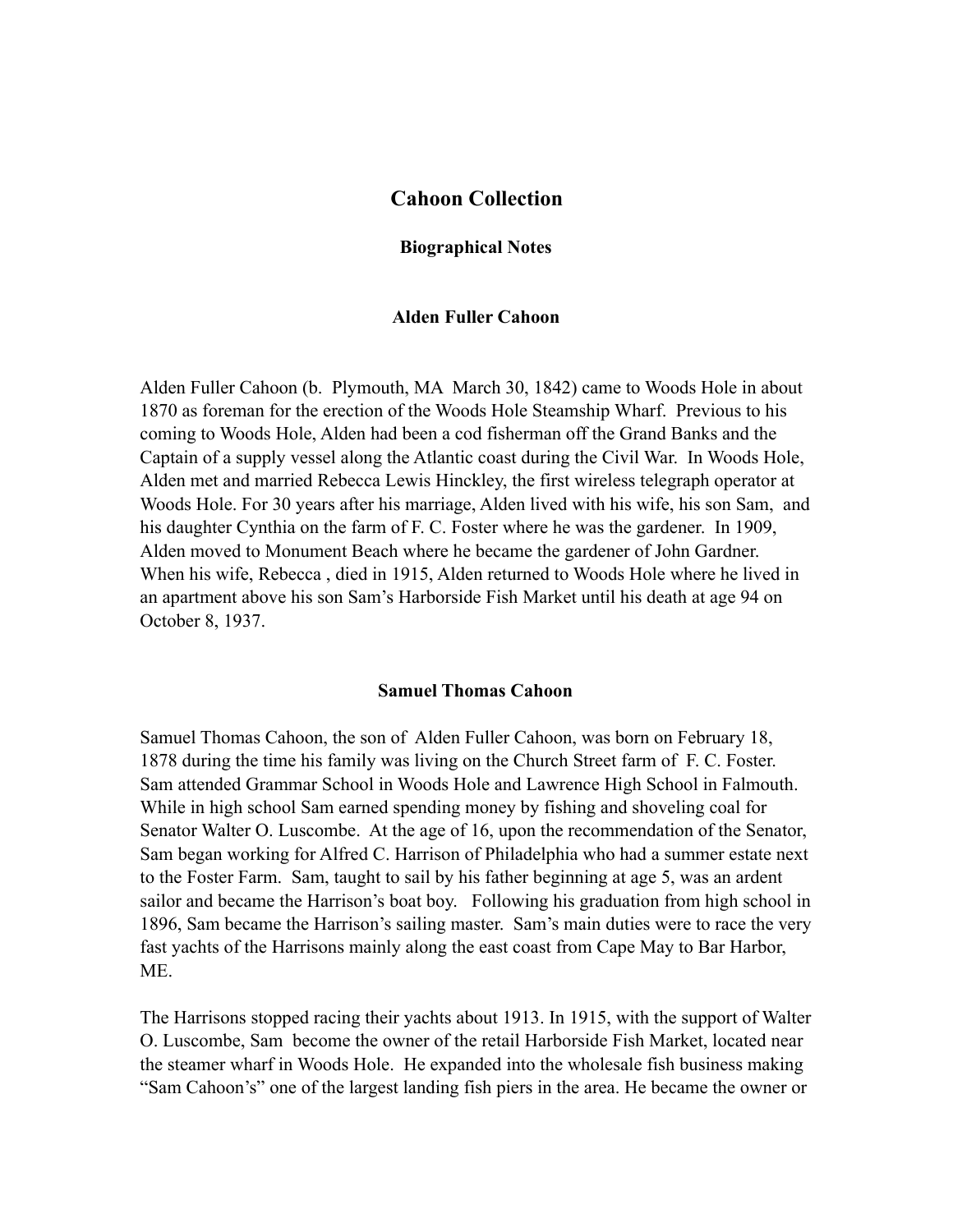part owner of several fishing vessels, *3 & 1, B & E,* and *3& 1 & 1.* In 1922 , a branch market was opened off East Main Street in Falmouth. His business, both retail and wholesale, gained a reputation for variety and high quality,

Sam Cahoon was known in Woods Hole as a kind man and a just employer, who helped many young people in need. His popularity in the town was demonstrated in the ice house controversy. In 1928 Mr. Cahoon bought land on Miles Pond in Quissett from Mrs. Annie R. Whittemore. Here he harvested and stored natural ice from the pond. In 1933 this proved insufficient to his needs and he began to manufacture ice on the property. From 1935 to 1939, Mrs. Whittemore, upset by the noise produced in the manufacture of the ice, went to court to have the ice plant declared a zoning violation. The town supported Sam through numerous town meetings and court appeals to finally resolve the dispute by changing the zoning of the ice house land to a light industrial district.

In 1917, Sam had married Elsie Gardner who had been in his 1896 Lawrence High School graduation class. They moved into Elsie's parent's house on School Street, Woods Hole where they raised four children, Cynthia, Elsie Frances, Rebecca, and Samuel Jr. As Sam taught his children to sail on Eel Pond, his delight in sailing and the thrill of winning races returned. He bought the Cape Cod Knockabout, *Whiz,* began racing with the Woods Hole Yacht Club, and won many class championships. In August 1952, racing his Knockabout *Mae Win*, Sam suffered a fatal heart attack as he won his final race.

## **Scope**

## **1874 – 2009**

The documents and ephemera of Samuel Thomas Cahoon (1878 –1952) make up the bulk of this collection. Post cards written to Elsie Gardner, his future wife, give a sense of Sam's life as a sailing master. Photographs, newsclippings, memoirs, correspondence and financial documents show him as the successful owner of Woods Hole's Harborside Fish Market. Legal documents and news clippings concerning the ice-making plant court case reveal some of the most difficult times of his business career.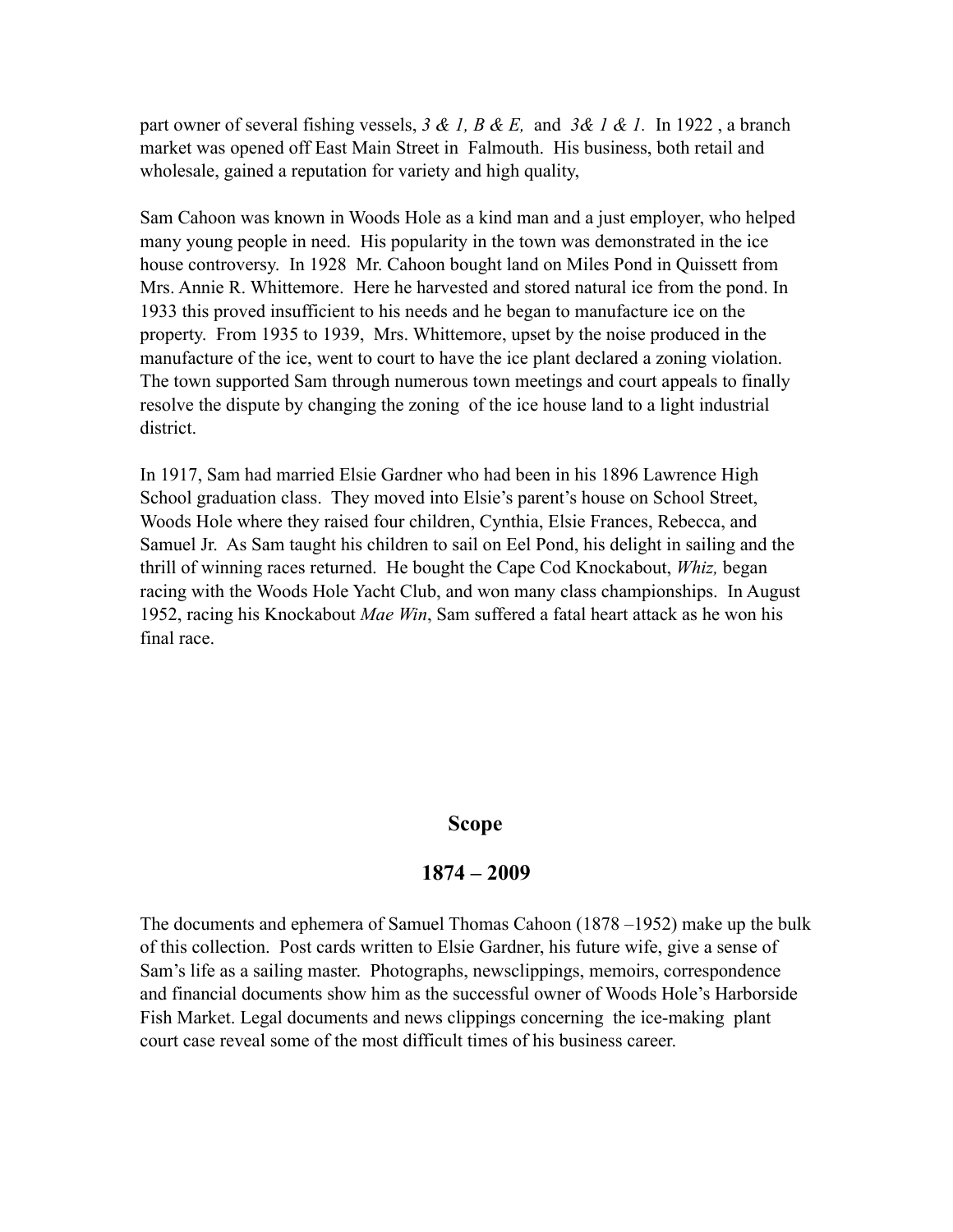Much can also be learned about Sam's immediate family in the correspondence, news clippings and photographs included in the collection. Email newsletters by his daughter Elsie Frances Cahoon Shepherd relate family happenings as well as family history. Descendent trees, notes, and correspondence reveal some of the Cahoon family genealogy.

# **Cahoon Collection**

## Box 1

- 1-1. Biographical information on Alden and Samuel T. Cahoon.
	- a. Biographies of Alden Fuller Cook, father of Samuel T. Cahoon, and Samuel T. Cahoon by E. Frances Cahoon Shepherd. n.d. 1 typed photocopy.
	- b. Biographical information on Samuel Thomas Cahoon perhaps written by Sam himself when joining Rotary. Hotmail print message by Elsie Frances Shepherd. November 10, 2008. 1 printout.
	- c. Article: Griffin, Walter. " Restored Racing Yacht to Relaunch In Belfast." June 19, 2008. *Bangor Dailey News*. The yacht *Quakeress II* was once captained by Sam Cahoon. 1 e-mail copy.
	- d. Comments about Sam Cahoon and Prince Crowell by Elsie Frances Shepherd. Hotmail print message. January 26, 2010. 1 printout.
- 1-2. Miscellaneous biographical information on Sam Cahoon.
	- a. Captions from the WHHM's Boatmen Exhibit on Sam Cahoon. 2004. 1 typed photocopy.
	- b. John Valois' memories of Sam Cahoon, his fish market, and sailing in the Cahoon family. Transcribed by Susan F. Witzell. 2009. 1 photocopy.
- 1-3. Sam Cahoon's Captain's License. 191? . 1 original.
- 1-4. Post Cards: List of post cards with each message sent by Sam Cahoon to his future wife Elsie Frances Gardner. Sent while sailing with the Harrisons. 1905- 1911. Hotmail print message by Elsie Frances Shepherd. 1 printout. Also a ledger page showing an account of A. C. Harrison including the wages of Sam Cahoon. May 1910. 1 handwritten original.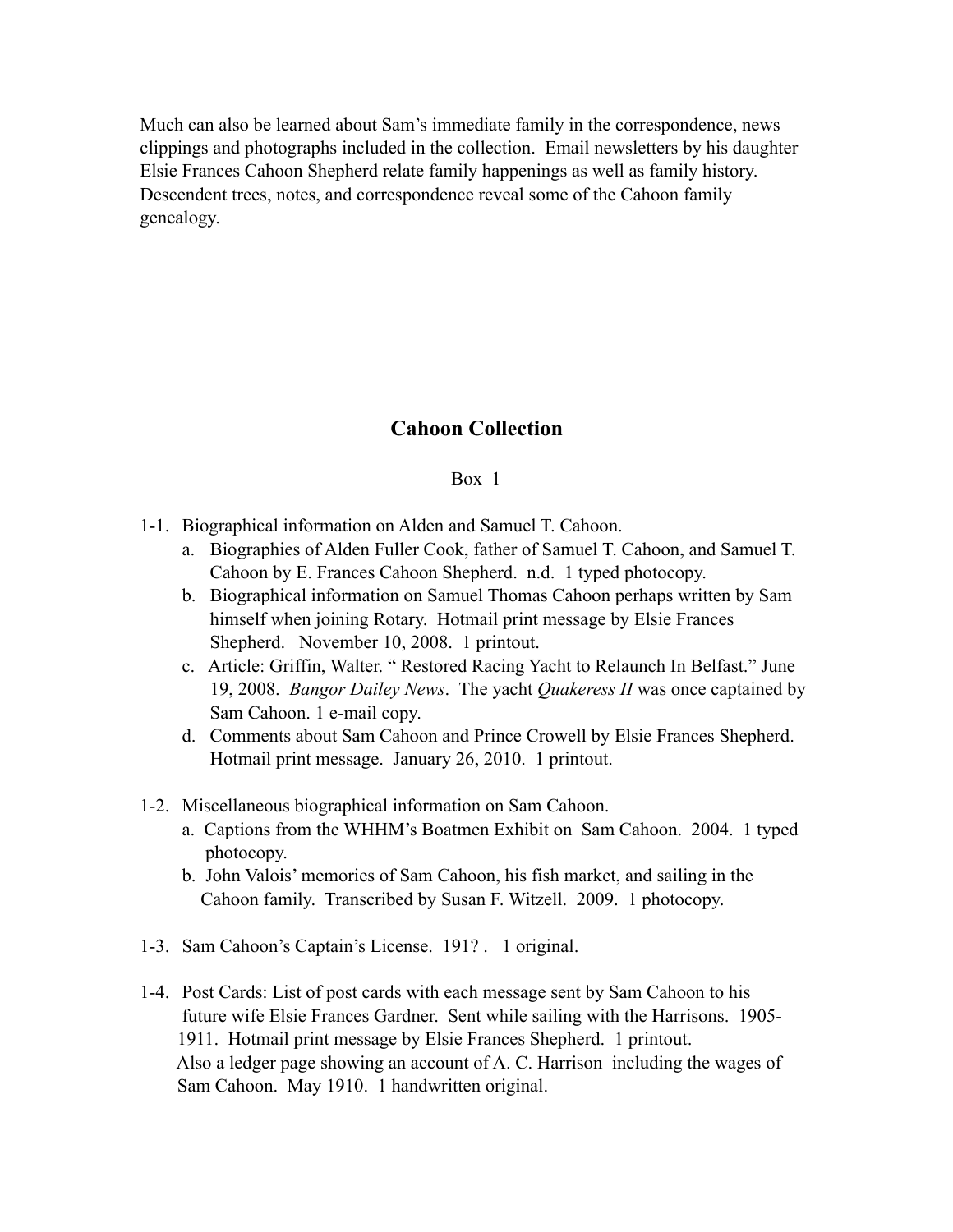- 1-5. Miscellaneous ephemera related to the history of Harborside Fish Market.
	- a. "The Establishment of Isaiah Spindell & Company" taken from *Falmouth –bythe-Sea.* Board of Trade and Industry. 1896. 1 copy.
	- b. Notes, articles, and letters describing the Harborside Fish Market, its owner Sam Cahoon, and the fish business in Woods Hole. Various authors. 1913-1954. 1 copy.
	- c. Diagram/Map prepared for the Falmouth Planning Board. Proposed changes to the Little Harbor and Great Harbor area of Woods Hole. Prepared by Shurcliff & Shurcliff, town planners. n.d. 1 copy.
	- d. Diagram of the Old Colony R.R. Station area at the Steamship Authority wharf in Woods Hole. June 30, 1915. 2 photocopies.
	- e. List: Powered Fishing Vessels of the North Atlantic Coast. 1939. 1 photocopy.
	- f. Letters: Three Christmas letters from the John Nagle Co. to Sam Cahoon. 1928, 1935, 1945. 3 typed original. Also a John Nagle Co. business tag. Original.
	- g. Clipping: "Picturesque Woods Hole Scene." Woodcut of Sam Cahoon's Fish Market by Peggy Clark. *The Enterprise.* October 3, 1935. 1 original. 1 photocopy.
	- h. Three clippings of Harborside Fish Market advertisements. 1 original and 1 photocopy of each.
	- i. Clippings related to the attempt to stop Sam Cahoon's ice-making plant operation. "Cape Woman Renews Battle To Prevent Ice-Making Plant," "Cape Woman Renews Fight," "Rules Zoning Invalid," Grange Inspects Ice House Plant." Newspaper unknown. n.d. 1 original of each. 1 photocopy of each.
	- j. Letter: From Frank Adams to Sam Cahoon requesting Cahoon's signature in order to document the boat *Francis*. July 16, 1956. 1 handwritten original.
	- k. Clipping: Photograph of the *Southern Cross* headed to Sam Cahoon's for ice. Newspaper unknown*.* May 16, 1952. 1 original. 1 photocopy.
	- l. Monthly summary of New England fisheries fish landings for 1959. 1 typed original.
	- m. Clipping: "View From The Bridge." Photos of Harborside Fish Market from the bridge of the *Nobska*. Newspaper unknown*..* September 21, 1965. 1 original. 1photocopy.
	- n. Note: List of builders of Cahoon Park. 1966. 1 handwritten pencil original.
	- o. Letter: From Frances C. Shepherd to the Division of Marine Fisheries requesting information on the fishing industry out of Woods Hole from 1919 to1952. May 5, 1980. 1 typed carbon copy
	- p. Letter: From Elizabeth Amaral, Division of Marine Fisheries, to Frances C. Shepherd replying to the latter's request for information. June 9, 1980. 1 typed original.
	- q. Letter to the editor: From Charles B. Coombs III to the editor of *The Enterprise* regarding the sale by his grandfather, Charles Bunker Coombs, of the Harborside Fish Market to Sam Cahoon. 1980 or 1981? 1 photocopy.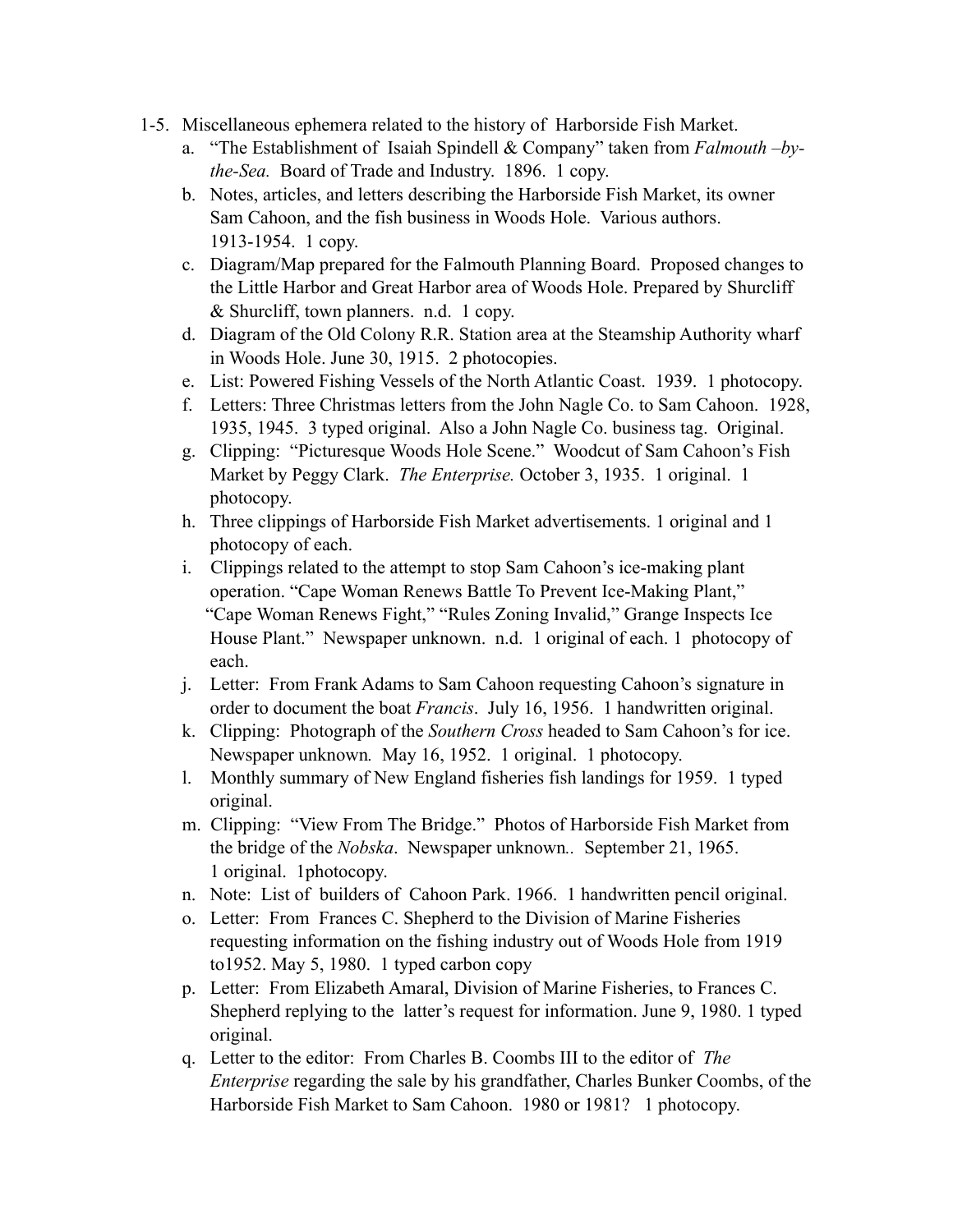- 1-6. Memoir: "What Did I Do Working For Pa?" E. Frances Cahoon Shepherd. n.d. 1 photocopy.
- 1-7: Cahoon Deeds, Trusts, Mortgages , and loans to others.
	- a. Bill of Sale from John Nagle Company to Sam Cahoon for buildings used in connection with the fish business on land owned by Walter O. Luscombe. October 1, 1915. 1 original. 2 photocopies.
	- b. Deeds and mortgage papers related to the sale of property on Millfield St., Woods Hole, by Josephine S. Swift to Augusta L. Peterson. 1913-1932. 6 original documents.
	- c. Miscellaneous receipts of Sam Cahoon. 1916-1921. 5 original.
	- d. Letters and receipts related to loans given by Sam Cahoon. 1938-1948 2 original handwritten letters (one with envelope). 1 original printed receipt with envelope.
	- e. Quitclaim Deed from Lunette Luscombe to Samuel T. Cahoon for land on which the Harborside Fish Market was located. September 21, 1940. 1 original. 1 photocopy.
	- f. Discharge of Mortgage from Edgartown National Bank to Delia V. Teller. Incomplete. 1953. 1 original.
- 1-8. Plan to accompany petition of Sam Cahoon to build a pile pier in Great Harbor. 1919. 1 original.
- 1-9. Receipts, bank statements, balance sheets, and other financial ephemera of Harborside Fish Market. 1920s – 1963. Original.
- 1-10. Income Tax Records.
	- a. Individual Income Tax Returns of Samuel T. Cahoon and Elsie G. Cahoon. 1916 thru 1936, lacking 1927 thru 1932. Original.
	- b. Partnership Income Tax Return of Cahoon and Salvador. 1949. Original.
	- c. Statement from Edward C. Demling, Public Accountant, to Elsie G. Cahoon d.b.a Harborside Fish Market. June 22, 1957. Original.
- 1-11. Photographs of the fish dock at Sam Cahoon's Harborside Fish Market.
	- a. **Clipping** : "Shoreline Scenery," showing three boats unloading their catch. July 17, 19 ??. Newspaper unknown. 1 photocopy. **Obituary** of Ezekiel Eldridge Swift, Jr. April 1909. Newspaper unknown. 1 photocopy.
	- b. Photograph of Sam Cahoon's fish market. 1943. Woods Hole Oceanographic Institution Archives Photographic Collection No. 4776. 1 photocopy.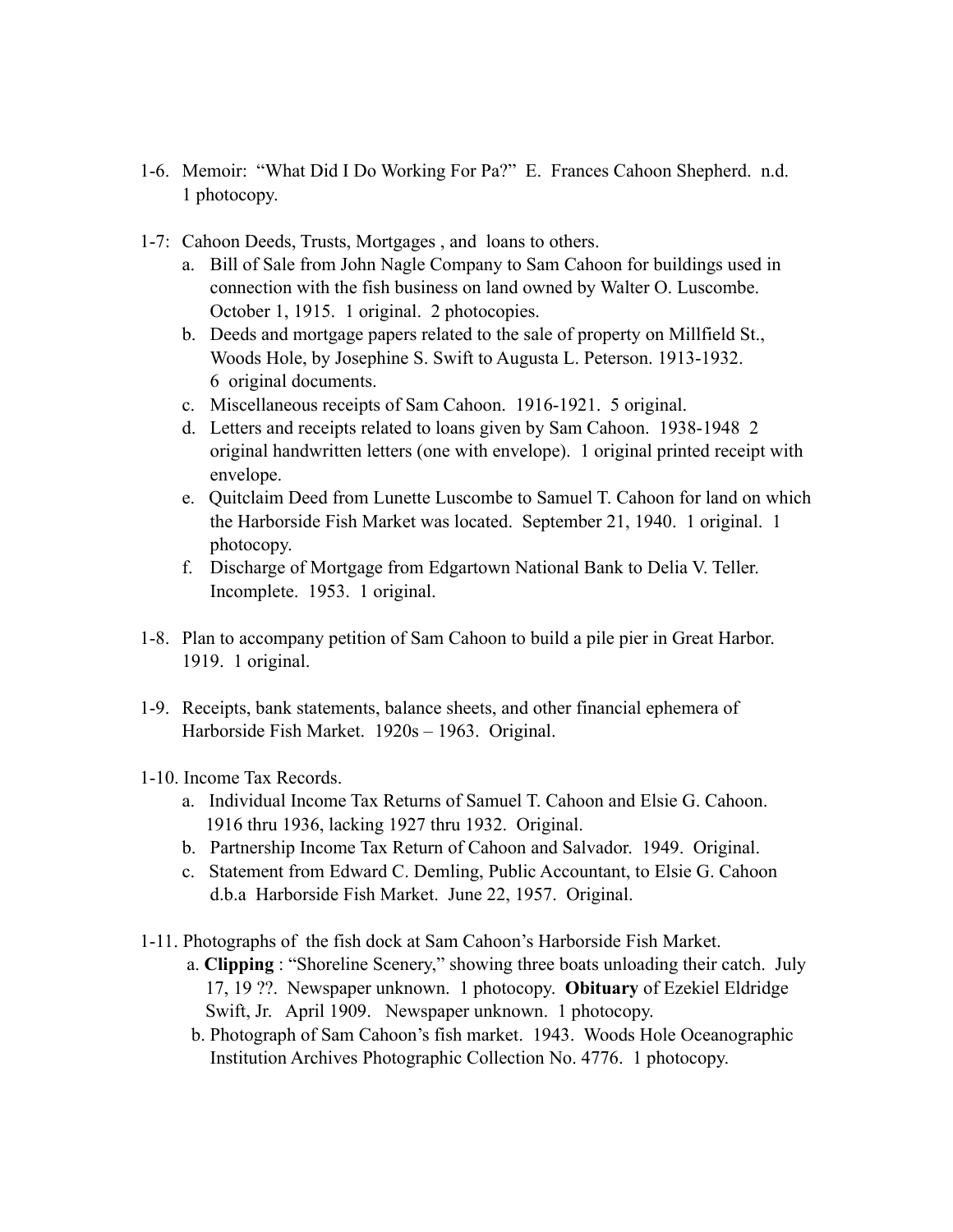- 1-12. Photographs of the Harborside Fish Market freezer and its contents. n.d. 15 original.
- 1-13. Fishing boat *3 & 1 & 1*.
	- a. Clippings: "Of Mirage-Boston Man Who Lost Knockabout Off Nantucket Located by Sam Cahoon." Newspaper Unknown. November 25, 1934. 1 original. 1 photocopy. " Boat Repaired." *The Falmouth Enterprise..* November 5, 1938. 1 original. 1 photocopy.
	- b. Clippings: 2 short articles reporting the catch of a 27 pound lobster by John T. Salvadore. Newspaper unknown. 1934. 1original and 1 photocopy of each.
	- b. Document: Statement of Ownership. May 5, 1938. Original.
	- c. Share Statement of Leon Bennett. October 31, 1938. Original.
	- d. Boat Share Statements to Mr. Cahoon from Caroline O. Tilton. 1939 1940. 7 original.
	- e. Expense receipts. 1937-1940. Original.
	- f. Letter to Samuel T. Cahoon from Roger E. Titus, Counselor at Law, regarding sale of *3 & 1 & 1*. July 5, 1951. 1 original.
	- g. Obituary: Mrs. Bertha Snowden. *Vineyard Gazette*. Martha's Vineyard, MA. February 10, 1989. Step-daughter of John Salvadore, co-owner of *3 & 1 & 1.* 1 photocopy.
- 1-14. Fishing boat *B & E.*
	- a. Clipping: "Woods Hole Men Buy Gloucester Schooner." Newspaper unknown. January 22, 1937. 1 original.
	- b. Cancelled check from Wells Fargo Bank & Union Trust Co./Atlas Imperial Diesel Engine Co. to Sam Cahoon. September 10, 1937. 1 original.
	- c. Document: Statement of Ownership. May 5, 1938. Original.
	- d. Harborside Fish Market Receipts. 1942 and 1943. 2 original.
	- e. Boat Share Statements. 1942 1949. 28 statements. No original. 1 carbon copy of each.
- 1-15 Ledger: for boats *B & E* and *3 & 1 & 1*. January 1944 December 1951.
- 1-16. Newspaper clippings: Fishing.
	- a. "Small Hatch." *Falmouth Enterprise*. March 28, 1935. 1 original. 1 copy.
	- b. "Scallops Are Too Plentiful." *Falmouth Enterprise.* October 10, 1935. "Few Scallops." *Falmouth Enterprise.* October 25, 1939. 1 original of each. 1 copy of each.
	- c. "Where Freshwater Promises Good Fishing." *Falmouth Enterprise.* May 10, 1938. 1 original. 1 copy.
	- d. "Captain A. J. Nickerson." "Fishing Boat Ready for Maiden Trip." "Fish Handling Is Suspended." Newspaper unknown. c. 1941. 1 original of each.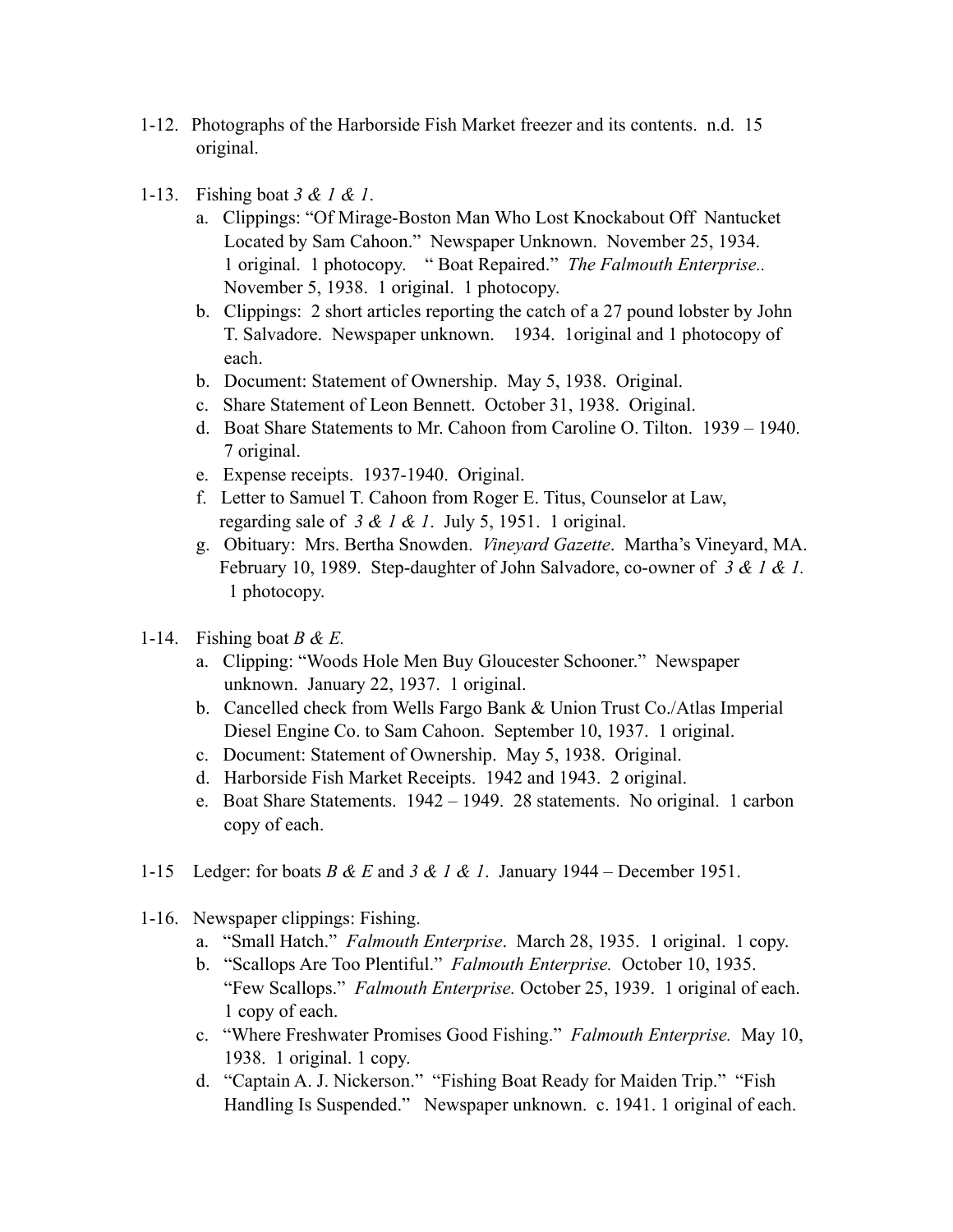2 photocopies of each.

- e. "Will Fishing Come Back." *Falmouth Enterprise.* November 11, 1980*.* 1 original. 1 copy.
- f. "Captain Thomas Tilton Nears Landmark in a Seagoing Life." *Vineyard Gazette.* July 30, 1982. Martha's Vineyard, MA 1 original. 1 copy.
- 1-17. Harborside Fish Market Robbery .
	- a. Clipping: "\$5000 Stolen From Woods Hole Market." Newspaper unknown. November 30, 1951. 1 original, 1 photocopy.
	- b. Clipping: "Cahoon Reports Loss Of \$4,584 In Safe Break." Newspaper unknown. November 1951. 1 original. 2 photocopies.
	- c. Typed account of robbery. Author unknown. November 1951. 1 carbon copy.
	- d. Letter from John Connors to Sam and Elsie concerning robbery. November 1951. 1 carbon copy.
	- e. Clipping: "Robbery Case." Newspaper unknown. January 25, 1952. 1 original. 1 photocopy.
- 1-18. *R. W. Griffin Jr.* Sinking.
	- a. Clippings: "3 Lost on Dragger in Crash." "3 on Dragger Lost in Sea Crash." Newspaper unknown. July 11, 1958. 1 original of each. 1 photocopy of each.
	- b. Clipping: "Hunt Pressed for 2 in Sea Crash." *Standard Times.* New Bedford, MA. July 12, 1958. 1 original. 1 copy.
	- c. Clipping: "Cape Relatives Meet Survivors." *Falmouth Enterprise.* Falmouth, MA. July 12, 1958. 1 original. 1 photocopy.
	- d. Clipping: "Disasters Marred Year for Vessels of Fishing Fleet." *Standard Times.* New Bedford, MA. January 18, 1959. 1 original. 1 photocopy.
	- e. Clipping: "British Freighter Blamed For Sinking of Dragger." *Standard Times.* New Bedford, MA. January 14, 1960. 1 original. 1 photocopy.

## 1-19. Estate of Sam Cahoon.

.

- a. Will of Samuel T. Cahoon. September 17, 1938. 2 photo static copies in envelope.
- b. Correspondence regarding the cemetery monument erected for Sam Cahoon.
- c. 1952 Depreciation Schedule. 1 photocopy.
- d. Business Accounts Receivable -Wholesale. 1952. 2 typed carbon copy pages.
- e. Inventory Of Stock And Equipment. 1952. 6 typed carbon copy pages..
- f. Accounts Receivable Personal & Boats. 1952. 1 typed carbon copy page.
- 1-20. Samuel Cahoon Jr.
	- a. Birth Certificate of Samuel Thomas Cahoon, Jr. February 7, 1925. 1 original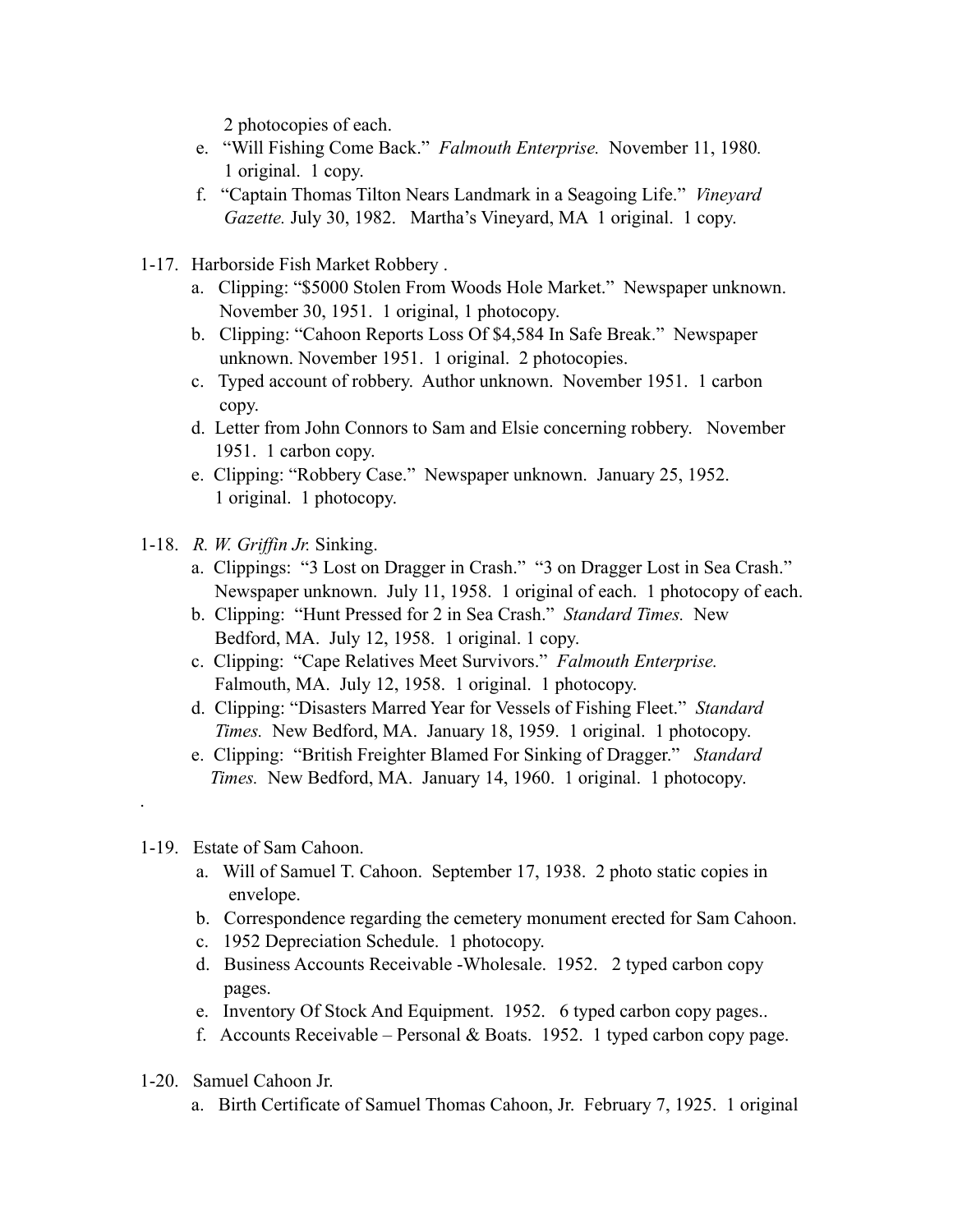Town Clerk's copy.

- b. Clipping: Untitled account of Sam Jr.'s new boat. *Falmouth Enterprise(?)*. September 24, 1937. 1 original. 1 photocopy.
- c. Lease from the Old Colony Railroad Co, for Depot Ave. land. January 30, 1942. 1 original
- d. Articles of Organization for Sam Cahoon's, Inc. n.d. 1 carbon copy.
- e. Profit And Loss Statement for Sam Cahoon's. n.d. 1 original.
- f. Mortgage: Samuel Thomas Cahoon, Jr. to Wareham Savings Bank. December 4, 1963. 1 original.
- g. Mortgage: Samuel Thomas Cahoon, Jr. to Wareham Savings Bank. May 8, 1964. 1 original.
- 1-21. *The Falmouth Journal:* Canal Souvenir Supplement. Commemorates the opening of the Cape Cod Canal. August 7, 1914. 1 original.
- 1-22. *The Cape Cod Magazine.* May 1926. Cape Cod Publishing Co., Inc. Hyannis, MA. Contains the article "Carrying Clams To Coolidge" by George C. Cahoon. Page 9. 1 original.

### Box 1A

- 1A-1 Ice House Operation, 1928-1935.
	- a. Notes taken form Elsie G Cahoon's diaries or checkbooks. 1 original typed sheet.
	- b. Workmen's Time Book. Labeled Joseph L. Cardoza, with hours worked at \ ice house. April 1933 – July 1933. Original.
- 1A-2. Sam Cahoon's account of Ice House history.
	- a. Sam Cahoon's handwritten account of ice house history. August 1952. 1 original. 1 photocopy.
	- b. Typed version of Sam's ice house history. August 1952. 1 original. 2 photocopies.
	- c. Time line of Ice House history, 1928-1938.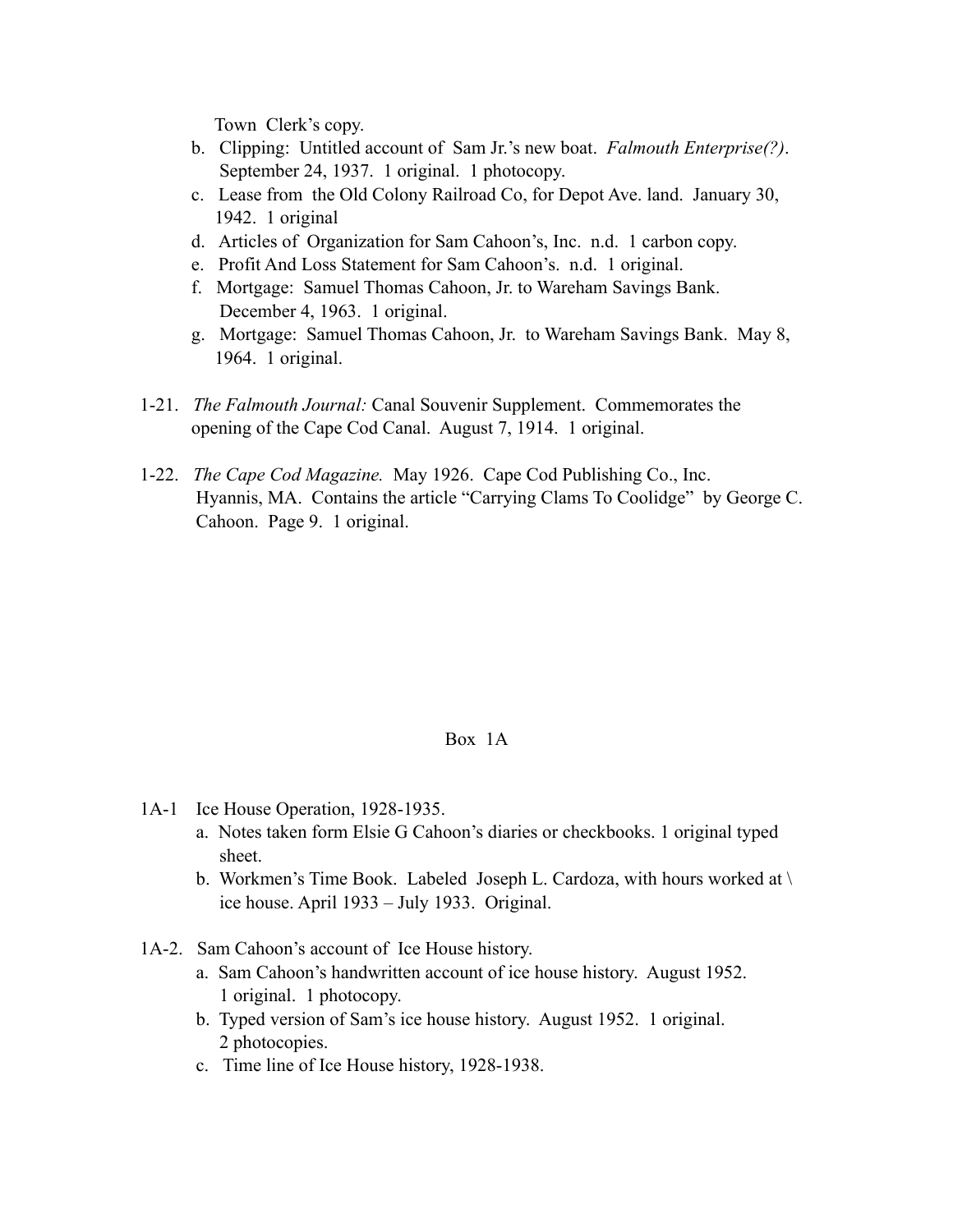- 1A-3. Ice Plant Construction Bills, 1928-1933.
- 1A-4. Ice Plant Legal Case. 1935-1943. Follow-up through 1958.
	- a. Transcript of Hoyt Savery's defense of Sam Cahoon at Town Meeting, January 1935. 3 carbon copies. 1 photo copy of an e-mail from E. Frances Shepherd.
	- b. Supreme Judicial Court Auditor's Report on Annie R. Whittemore vs. Eunice Lawrence, Town Clerk. November 21, 1935. 1 carbon copy. 1 photocopy.
	- c. Letter from John P. Sylvia to Samuel T. Cahoon regarding the auditor's report on Whittemore vs. Lawrence. November 23, 1935. 1 carbon copy.
	- d. Harold Hathaway's (Cahoon's attorney) letters to Sam Cahoon stating his opinion on the status of the case. 1935, 1938, 1941, 1942, 1943. Original.
	- e. Attorney Noah Gediman's report on zoning amendment. 1938. Original.
	- f. Letter from Harold F. Hathaway to John P. Sylvia (Falmouth Town Attorney) regarding zoning in the case. February 20, 1941. Original.
	- g. Letter from John P. Sylvia to Harold R. Hathaway stating the "general opinion" of the town regarding the case. October 5, 1942. Original.
	- h. Auditor's report on Annie R. Whittemore vs. Falmouth building inspector (Harold C. Randall). n.d. Original.
	- I. Barnstable Superior Court writ ordering the termination of the use of the Sippewissett land for ice making. June 21, 1943. Original.
	- j. Letter from building inspector, Harold C. Randall, to cease and desist. June 22, 1943. Original.
	- k. Board of Appeals action to allow permit. June 23, 1943. Original.
	- l. Permits issued allowing operation of the ice plant. June 24, 1943 Original.
	- m. Congratulatory telegram from Newcomb Carlton. n.d. Original.
	- n. Letter to Samuel T. Cahoon from Noah M. Gediman accompanying Land Court Certificate of Title #6838. February 10, 1944. Original.`
	- p. Racing Beach "Protocol" about guest use of the beach. 1958. Original.
- 1A-5. News Clippings reporting the ice house legal case. 1935-1938. Original and photocopies.
- 1A-6. Ice Plant Operation. 1964-1966.
	- a. Two letters related to the operation of the Cahoon plant by the New Bedford Ice Co. April 1964 (carbon copy). April 1965 (original).
	- b. Four letters requesting bids on the demolition of the ice house. August 26, 1966. 4 carbon copies.
- 1A-7. News Clippings reporting ice house fire on August 4, 1966. Photocopies.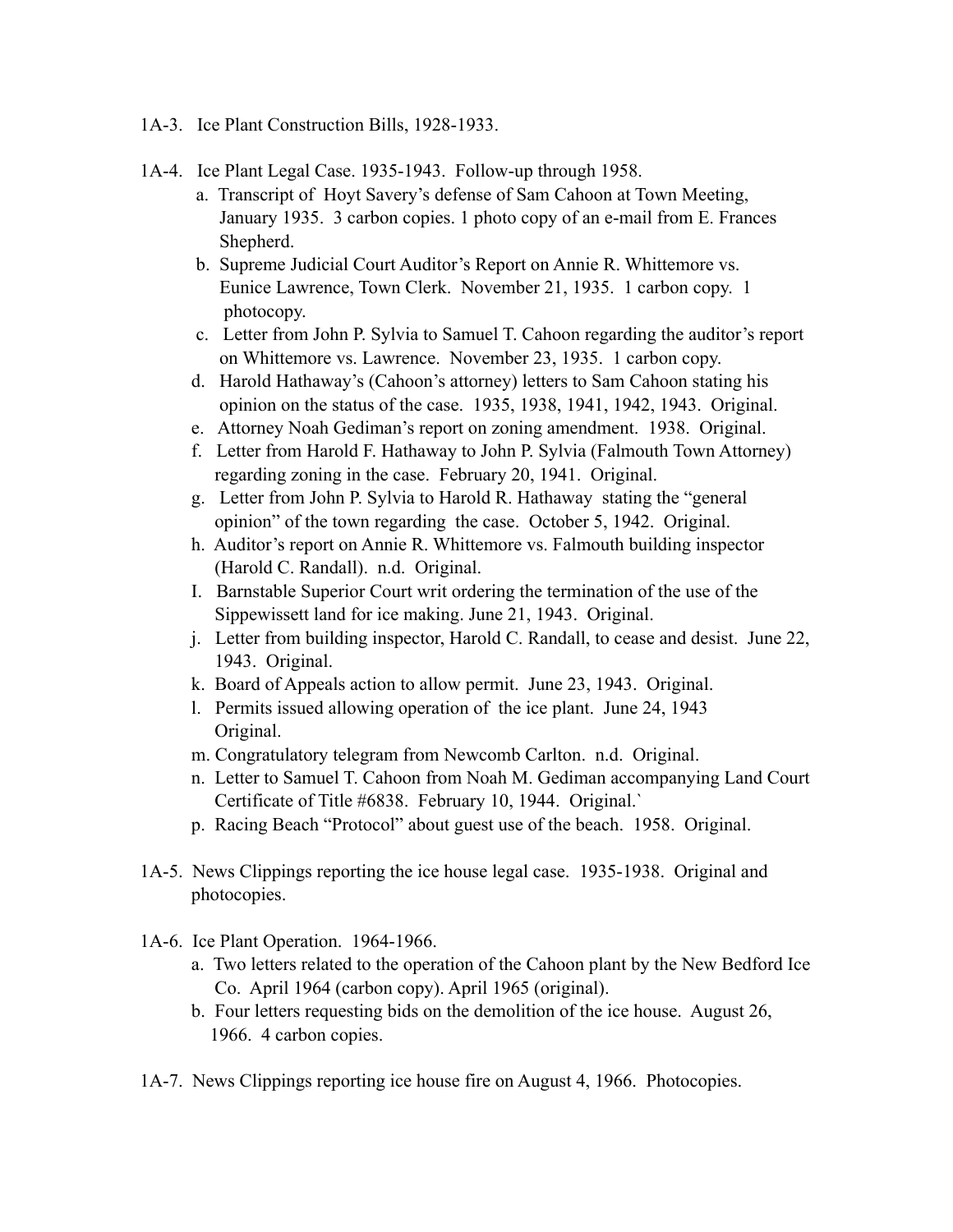1A-8. Recollections of Warren Witzell and Donald Cross about Sam Cahoon's Ice House. 2001. 1 photocopy.

### **Box 2**

- 2-1 Swift Family Ephemera: Miscellaneous notes and correspondence concerning the Swift genealogy, 1874-1960.
- 2-2. Cahoon Genealogy.
	- a. Genealogical diagram showing ancestry of Elsie Frances Gardner Cahoon, wife of Sam Cahoon.
	- b. Letter to Mrs. Smith (Sam Cahoon's daughter Cynthia) from Elizabeth Germershon containing information on the ancestry of Sam Cahoon's mother, Rebecca. June 15,1991. 2 photocopies.
- 2-3. Obituaries of Cahoon family members and family friends: Included are the obituaries of f Alden Cahoon, Samuel T. Cahoon, Sr., and Elsie Gardner Cahoon.
- 2-4. Ephemera of Elsie Gardner Cahoon: 1895 Journal. Family correspondence, 1911-1956. Elsie's DAR application with accompanying notes on her lineage. Photographs of Elsie and her mother.
- 2-5. Ephemera of Elsie Gardner Cahoon: Primarily wedding invitations and birth announcements.
- 2-6. News clippings: Elsie Gardner Cahoon Woods Hole Woman's Club. *Falmouth Enterprise* articles reporting activities of the club and the involvement of Mrs. Cahoon. 1934 – 1938, 1950 (?). 5 protective sheets with original articles. 5 photocopied pages of articles.
- 2-7. Ephemera from the Woods Hole Methodist Episcopal Church belonging to Elsie Gardner Cahoon: Sunday School Certificates. Birthday Post Card. Christmas Card. Letter to congregation, March 4, 1926. Church Bulletin, July 15, 1949. Photograph of Rev. Carleton Green. Newspaper Clippings relating church events, 1934 – 1939.
	- \*Note: 1953 deed for land from Methodist Church to Elsie Cahoon in Methodist Church file.
- 2-8. Ephemera of Hannah Swift Gardner, 1901-1917: Mostly family correspondence,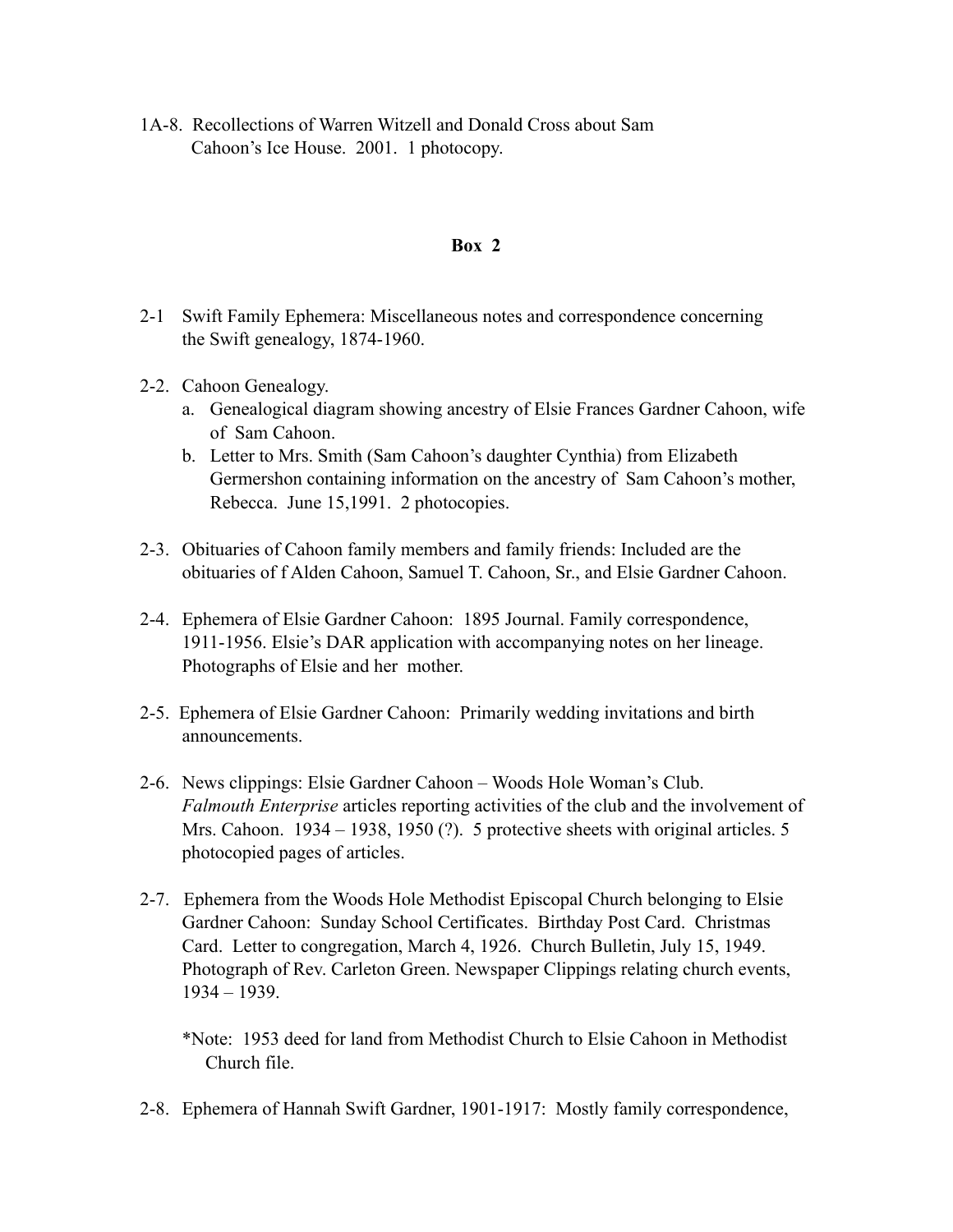including the graduation and wedding invitations of Elsie F. Gardner. A photograph of Elsie in her WWI Red Cross nurse's uniform is also included. Of interest is a letter dated December 6, 1917 to Hannah from Congressman Joseph Walsh acknowledging her support of National Constitutional Prohibition.

- 2-9. Ephemera of Hannah Swift Gardner, 1906-1939: Primarily household bills including several Falmouth real estate tax bills, doctor bills, livery stable bills, home maintenance bills from Franklin L. Gifford, and coal bills from Walter O. Luscombe. Also of interest is a handwritten statement of Mrs. Gardner's standing in property owned with Edward Swift.
- 2-10 Ephemera of Alden and Rebecca Cahoon, father and mother of Sam Cahoon, 1890-1937: Included are papers related to the acquisition of property in Monument Beach, property in Plymouth, as well as Falmouth and Bourne real estate tax bills, cancelled checks, and the obituary of Mrs. Alden F. Cahoon.

## **Box 2A**

- 2A-1. Ephemera related to Harriet Gardner Sherman, sister of Elsie Gardner Cahoon's father: Family correspondence, 1925 –1954. Newspaper clippings concerning the grandson of Harriet, George B. Sherman, and the obituary of his mother, Bessie Sherman. Also a document titled "Forebears – George Burrage Sherman – Elliot Burrage Sherman".
- 2A-2. Ephemera concerning Hinckley, Bearse, Handy, and Fish lineages:
	- a. Statement of Permelia Fish and Hannah Fish appointing Thomas Hinckley to represent them in a claim for land or property due them as a result of their relationship to David Bradford. March 1879. 1 typed copy.
	- b. Postcard noting service of David Bradford in the Revolutionary War. March 16, 1879. 1 handwritten original.
	- c. Letter of inquiry from Josiah Hinckley, Jr. regarding his forebear Elijah Hinckley. April 17, 1879. 1 handwritten original. 1 typed copy.
	- d. Christmas Card signed by ? Hinckley. Brooklyn, N.Y. n.d. Original.
	- e. Clipping: "In 1912 Captain Hinckley Left Woods Hole For Good." *Falmouth Enterprise.* December 14, 1973. 1 original. 1 photocopy.
- 2A-3. Ephemera of Samuel T. Cahoon: Personal letters and post cards, 1907-1918. Stock Certificates. Falmouth Marine Lodge Memorabilia. Commendation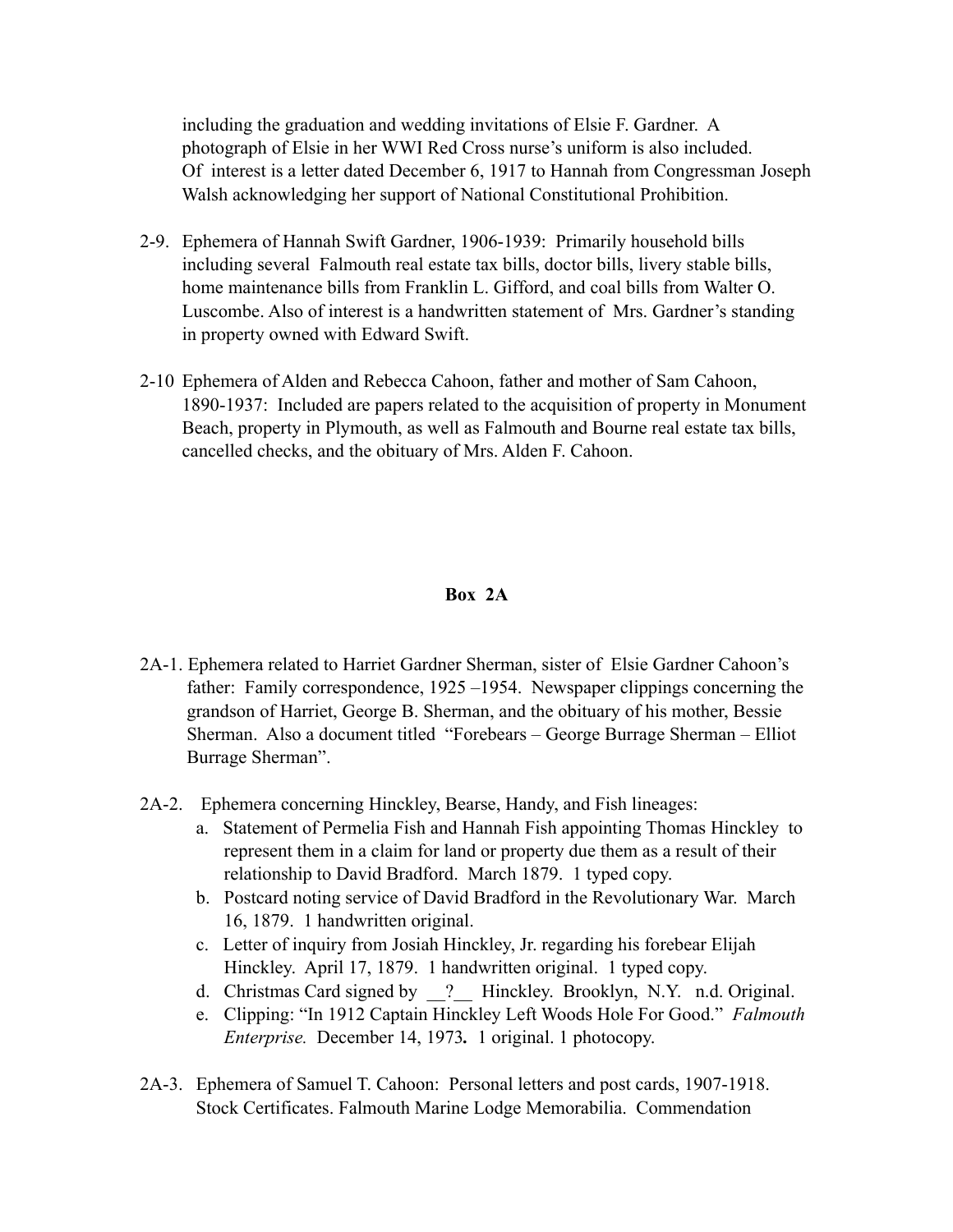letter and certificate from the U. S. Navy, May 12, 1945. Poem "Here's to Hunter Cahoon."

- 2A-4. Lawrence High School Ephemera of Sam Cahoon's 1896 class:
	- a. Memoir of Lawrence High School by Anna W. Gardner with list of the graduates 1896, 1900, and 1901. 1 photocopy.
	- b. Photocopy of Lawrence High School 1896 graduation class picture with list of class members.
	- c. Photocopies of individual pictures of class members and faculty from a Cahoon album.
	- d. Issues of "The Voice Of Lawrence High School": March 1914 & October 1915. 1 original of each.
	- e. Booklet: "The Lawrence High School: A Metrical History 1835-1935." By Blynn Edward Davis, B. S. , Ed. M., Principal of Lawrence High School. 4 original.
	- f. Clipping: "Falmouth Voted In August 1701 To Look For First School Teacher." (a history of Lawrence High School) by Russell B. Marshall. *The Falmouth Enterprise*. January 12, 1940. 1 original. 1 photocopy.
	- g. Clipping: " Story Of Falmouth High School." (a history of Lawrence High School) by Russell B. Marshall. *The Falmouth Enterprise*. January 12, 1940. 1 original. 1 photocopy.
	- h. Class of 1896 Commencement Invitation and Program. 1 original.
- 2A-5. 53 School Street.
	- a. Lease for 53 School St. by Elsie G. Cahoon to Lt. Joseph E. Coffey. December 6, 1940. 1 original.
	- b. Plan of land in Woods Hole to be conveyed by Rebecca C. Ames to WHOI. March 10, 1962. 2 original.
	- c. "The Evolution Of A House: A History Of The McCoy House At 53 School St., Woods Hole." by Floyd W. McCoy. 1986. 1 typed original.
- 2A-6. Memoir: Racing Stories by Frannie Shepherd (Frances Cahoon Shepherd).
	- a. "Two Sam Cahoon Racing Stories: Pa Racing A Cape Cod Knockabout, Pa's Last Race." 2 typed photocopies.
- 2-A-7. Cape Cod Knockabout.
	- a. "Official Plans and Specifications for the Cape Cod Knockabout Class" by Robert S. Fox. June 1950. 1 typed original.
	- b. Cape Cod Knockabout Blueprint by Robert S. Fox. June 1950. 1 original.
- 2A-8. Cahoon Knockabout Racing, Spritsail, and Woods Hole Yacht Club Ephemera: News clippings of race results, 1935-1953. Several clippings feature Sam Cahoon and his racing prowess. Correspondence regarding the knockabouts *Whiz*, 1939,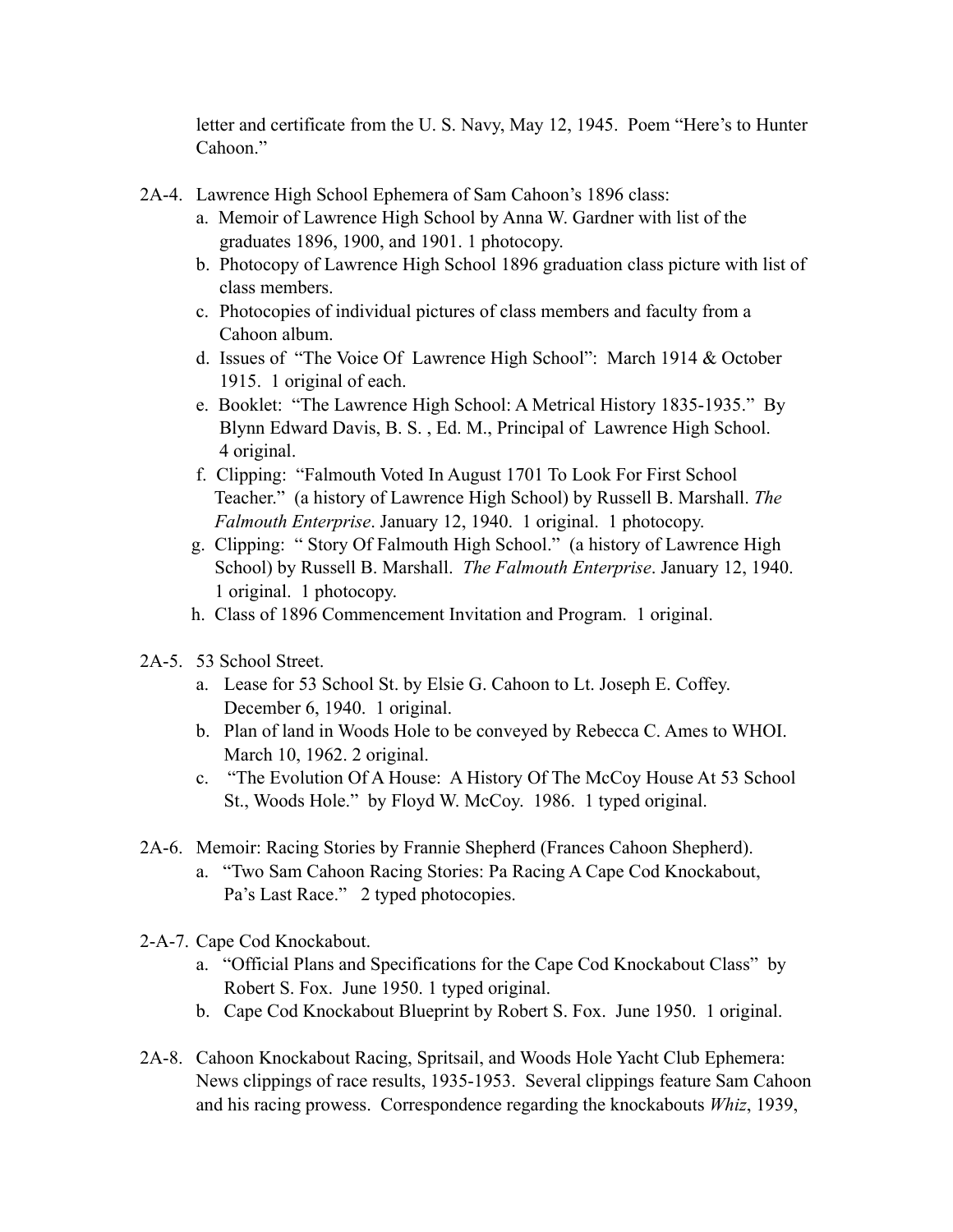and *Mae Win*, 1963. S.M.Y.R.A. Knockabout Regatta Notice, August 19, 1939, and the 25th Anniversary S.M.Y.R.A. Regatta Booklet, August 18, 1962. 3 pictures (photocopies) of racing Knockabouts. 1 photocopy of a clipping about the Spritsail *Suzie.* 

## **Box 3**

### Artifacts and Ephemera

- 3-1. Cash Book. September 1916 September 1919. 1 original.
- 3-2. Book: Bell, Arthur W. *Cape Cod Color.* Boston: Houghton Mifflin Company. 1931. Mentions Harborside Fish Market, pg. 35. 1 original.
- 3-3. Booklet: "Captain George Fred Tilton Tablet Dedication 1933." Reynolds Printing. New Bedford, MA. 1 original.
- 3-4. Booklet: "The Alden-Hauk Almanac and Handbook." 1934. Alden-Hauk, Inc. Boston, MA. 1 original.
- 3-5. Booklet: "Fish Facts Sam Cahoon's Harborside Fish Market." 1938. 4 original.
- 3-6. Town of Falmouth Ephemera.
	- a. Postcards of Woods Hole. c. 1900. 7 original.
	- b. Concert Programs: Ye Old Folks Concert, July 8, 1918. Ye Old Folks Concert, July 17, 1918. Mississippi Flood Relief Concert, May 15, 1927. Each original.
	- c. Annual Report of the Falmouth School Department. 1926. Original.
	- d. "The Interpreter." Falmouth Parent-Teacher Ass. newspaper. January 1927. Original.
	- e. Booklet: "Falmouth on the Cape" The Falmouth Board of Trade. n.d. Original.
	- f. Photographs of 1938 hurricane in Woods Hole. 8 pages of photocopies.
	- g. Post Card Wallet: Woods Hole/ Falmouth/ Falmouth Heights. circa 1950. Original.
	- h. Ariel Post Card of Woods Hole. circa 1950. Original.
	- i. Booklet: "Falmouth Nursing Association, 1916-1966." Original.
- 3-7. Photographs of San Juan, Cuba battle sites. 8 pages of photocopies.
- 3-8 Miscellaneous News Clippings: Falmouth and Woods Hole town happenings,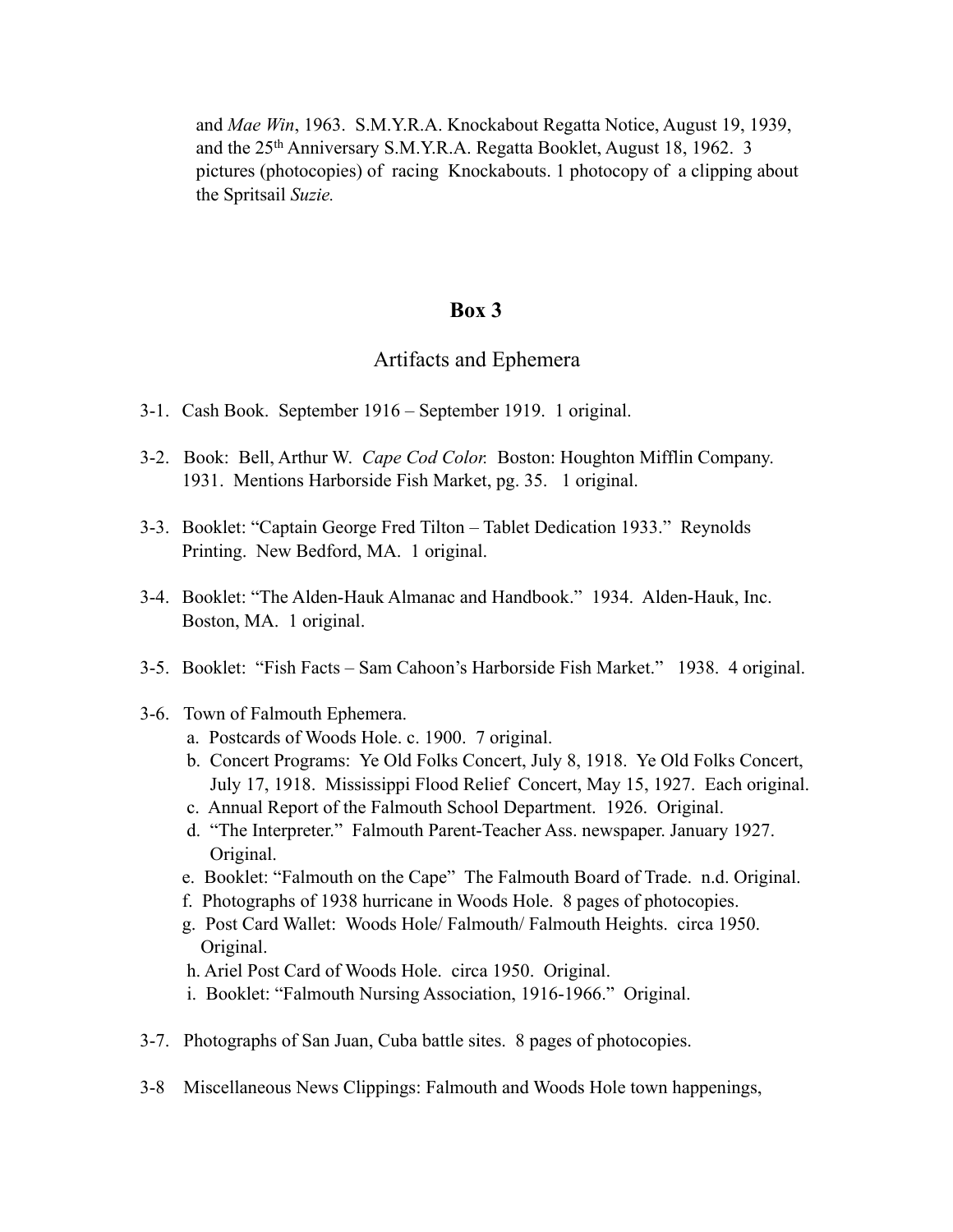1934 -1980.

- 3-9. Newspaper Articles Local.
	- a. " Citizens of Massachusetts: Remember Four Years Ago Tonight!" Newspaper unknown. 1929. 1 original. 1 photocopy.
	- b. " Woods Hole Men Are Passengers on Steamer Sunk in East River." *Falmouth Enterprise.* January 10, 1935. 1 original. 1 photocopy.
	- c. "Blizzard Cripples Northeast States, Brings Drifts Up To 10 Feet on Cape." *The Standard-Times*. March 17, 1956. 1 original. 1 photocopy.
	- d.*.* "Men On Noman's Land. Contractors build a new target area." *Sunday Standard-Times* October 7, 1956. 1 original. 1` photocopy.
	- e. *Cape Cod Standard Times'* article on lobsters. October 1974. 1 original. 1 photocopy.
- 3-10. Newspaper Articles National.
	- a. " Mr. Coolidge Laughs." Rotogravure Section. *The Boston Herald.* June 19, 1927. 1 original
	- b. "Wheat Girl Meets President." *Bedford Sunday Standard*. Date unknown. 1 original. 1 photocopy.
	- c. "Lindberg Is Lost." ------ "Lindberg Is Found." Rotogravure Section. *The Boston Herald.* August 7, 1927. 1 original.
	- d. "Lindberg Receives Congressional Medal" *New Bedford Standard Times*. August 18, 1930 (?). 1 original. 1 photocopy.
	- e. "J. E. Hoover Stays As Bureau Head." Newspaper Unknown. 1933(?). 1 original. 1 photocopy.
- 3-11. Sam Cahoon's Harborside Fish Market Ephemera: place mats, envelopes, order pads, pencil's, tags, etc.

### **Box 4**

### Photograph Albums

- 4-1. Photograph Album: predominately post cards, photographs and news clippings of the Harborside Fish Market, Woods Hole harbor, local fishing boats and residents. 1890s – 1960s.
- 4-2. Album: news clippings reporting Cahoon and Swift family marriages, births,